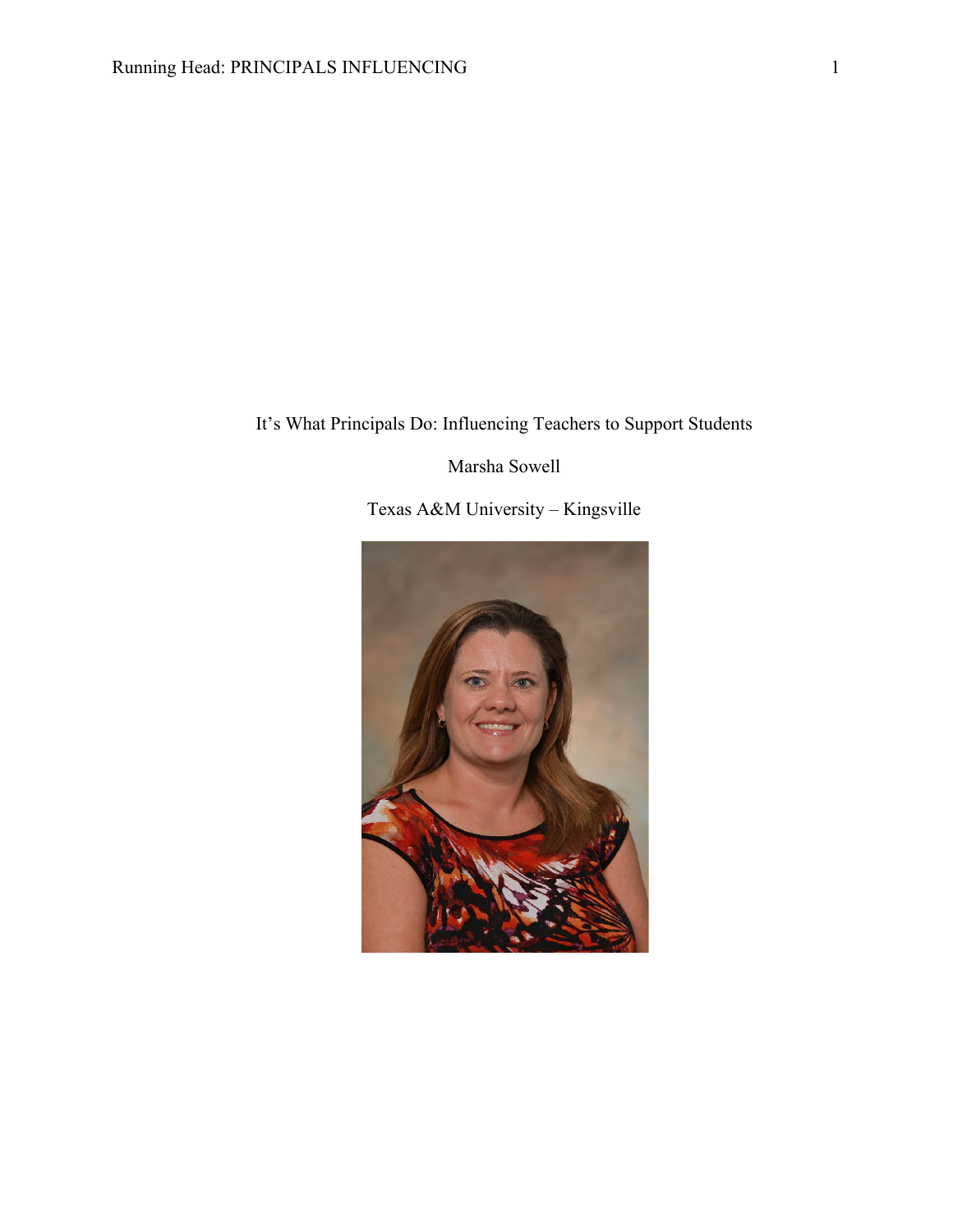## Abstract

Recognized as the leader of the school, the middle school principal is expected to continually facilitate student success and school improvement. One such way principals can lead school improvement is through building supportive, trusting relationships with teachers. This qualitative case study explored the ways in which five middle school principals perceived they built trusting teacher-principal relationships to influence staff motivation, commitment, and working conditions for teachers in an effort to support student success. The principals' insights led to the identification of six themes relating to the middle school principals' role in influencing student success through increasing teachers' motivation, commitment, and working conditions. The themes include: prioritizing classroom visits, helping teachers use data, acknowledging teachers' work, providing for teacher's professional improvement, working collaboratively with teachers, and distributing leadership to teachers.

*Keywords:* middle school, principal, teacher support, student success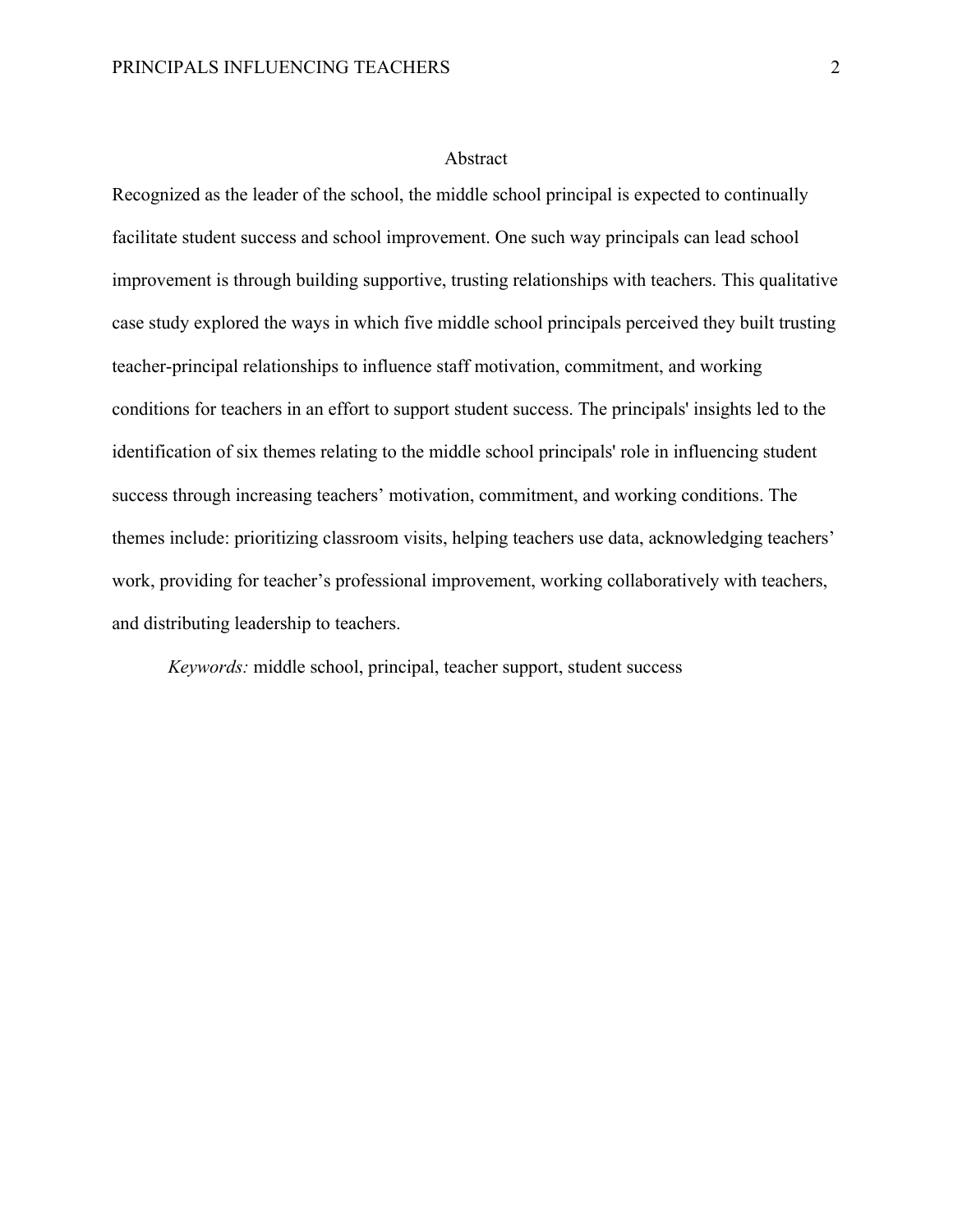It's What Principals Do: Influencing Teachers to Support Students

As the political context changes in America and school reform is apparent, it is important to prepare educational leaders to remain focused on their task. Regardless of the political landscape, the role of the middle school principal remains the same. As Leithwood, Harris, and Strauss (2010) summarize, "The main task of leaders is to constantly monitor the status of the internal conditions in the school that influence student learning and improve the status of those conditions that are most in need of improvement and most likely to improve student learning" (p. 256). Because teaching has been identified as the number one influence on student academic achievement (Leithwood, Day, Sammons, Harris, & Hopkins, 2006), supporting the learning needs of staff will translate into effective practices in the classroom, in turn creating positive learning environments for students. The primary focus of this study was to explore the ways in which middle school principals perceive they influence teachers in an effort to support student success.

## **Framework of the Study**

The Association for Middle Level Education (formerly National Middle School Association) (NMSA, 2010) identified four attributes that influence student success in the middle school. These attributes describe successful middle schools as being developmentally responsive, challenging, empowering, and equitable (NMSA, 2010). Principals can use the attributes in this model to focus their work in school improvement. The attributes of the model warrant a short description:

*Developmentally responsive.* All school decisions are based on a foundation of the distinctive nature of young adolescents (NMSA, 2010).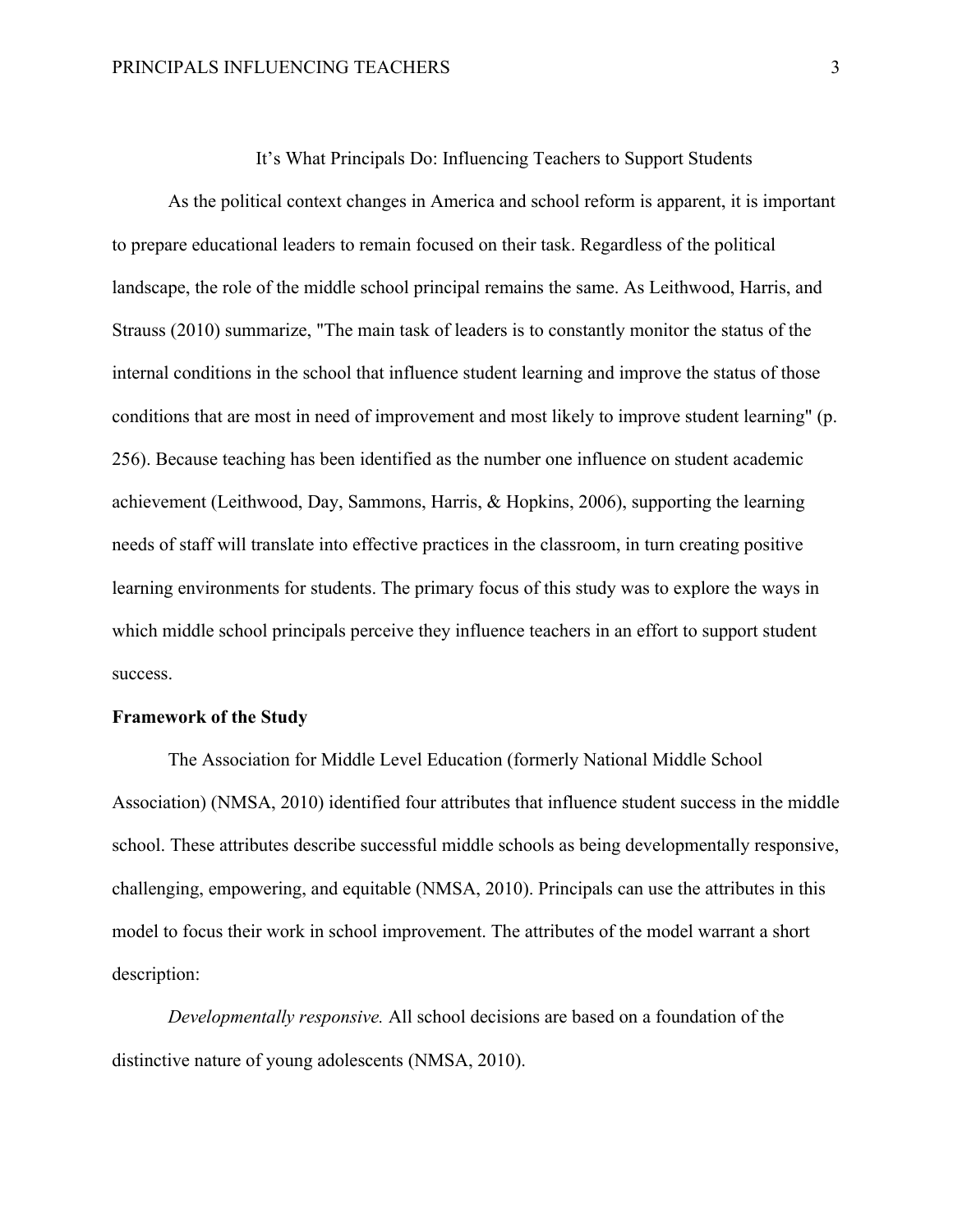*Challenging.* Academic rigor ensures "that every student learns and every member of the learning community is held to high expectations" (NMSA, 2010, p. 13).

*Empowering.* Students are taught "the knowledge and skills they need to take responsibility for their lives, to address life's challenges, to function successfully at all levels of society, and to be creators of knowledge" (NMSA, 2010, p. 13).

*Equitable.* Schools provide challenging and appropriate learning opportunities in "an inviting, supportive, and safe place" where "human relationships are paramount" (NMSA, 2010, p. 33).

Any change or improvement within the school system begins with the leadership at the campus level (ten Bruggencate, Luyten, Scheerens, Sleegers, 2012); leadership that resides primarily in the role of the principal. Principals create effective educational environments, inclusive of the attributes of successful middle schools mentioned above, by influencing the conditions within the school for effective teaching and learning, and by building capacity for professional learning and change (Hallinger & Heck, 2010). Leis & Rimm-Kaufman (2016) explain that this influence on school reform is created through building trusting teacher-principal relationships. These trusting relationships allow principals to "improve teaching and learning indirectly and most powerfully through their influence on staff motivation, commitment, and working conditions" (Leithwood et al., 2006, p. 3).

It is within this framework of the middle school model and the influence of the principal that this study sought to explore the ways in which middle school principals perceive they build trusting teacher-principal relationships to influence staff motivation, commitment, and working conditions for teachers in an effort to support student success.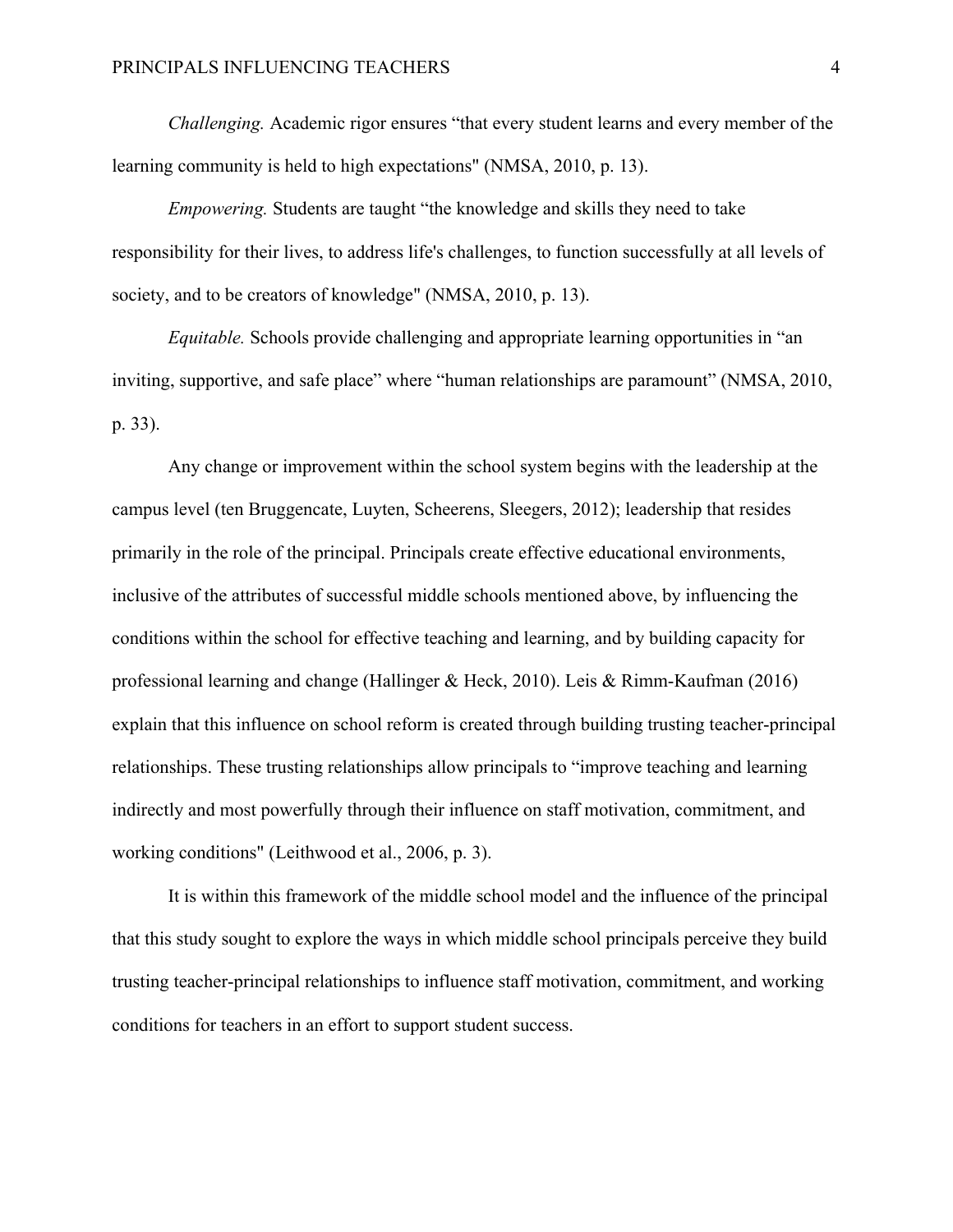## **Methodology**

## **Research Design**

The intention of this study was to provide insights into the middle school principalship. It is important to understand the decisions and actions of the middle school principal in terms of the principal's point of view, thus situating this research within the qualitative design. Qualitative research strives to "study things in their natural settings, attempting to make sense of or interpret phenomena in terms of the meaning people bring them" (Denzin & Lincoln, 2011, p.3). Utilizing a qualitative methodology, this study sought to interpret and describe principals' actions in a way that would benefit other school leaders who are facing similar challenges.

## **Data Collection**

Data included interviews, observations, and document collection from five middle school principals currently serving in Texas. The participants were purposively selected based on typical sampling and maximum variation in their work settings.

*Interviews.* Each principal participated in one semi-structured interview with questions used as a guide to focus the interview but remaining open and flexible in wording and timing (Erlandson, Harris, Skipper, & Allen, 1993). Principals were encouraged to explain their beliefs and experiences in detail and this led to greater understanding of the principals' perceptions.

Seidman (1998) suggests a three interview process, warning that a single meeting with a participant causes a researcher to "tread on thin contextual ice" (p. 11). Although this study utilized one interview, observations that included clarifying conversations strengthened the "contextual ice."

*Observations.* To gain more understanding of the principal's campus culture and insight into his/her daily activities, each participant was observed on his/her campus three times.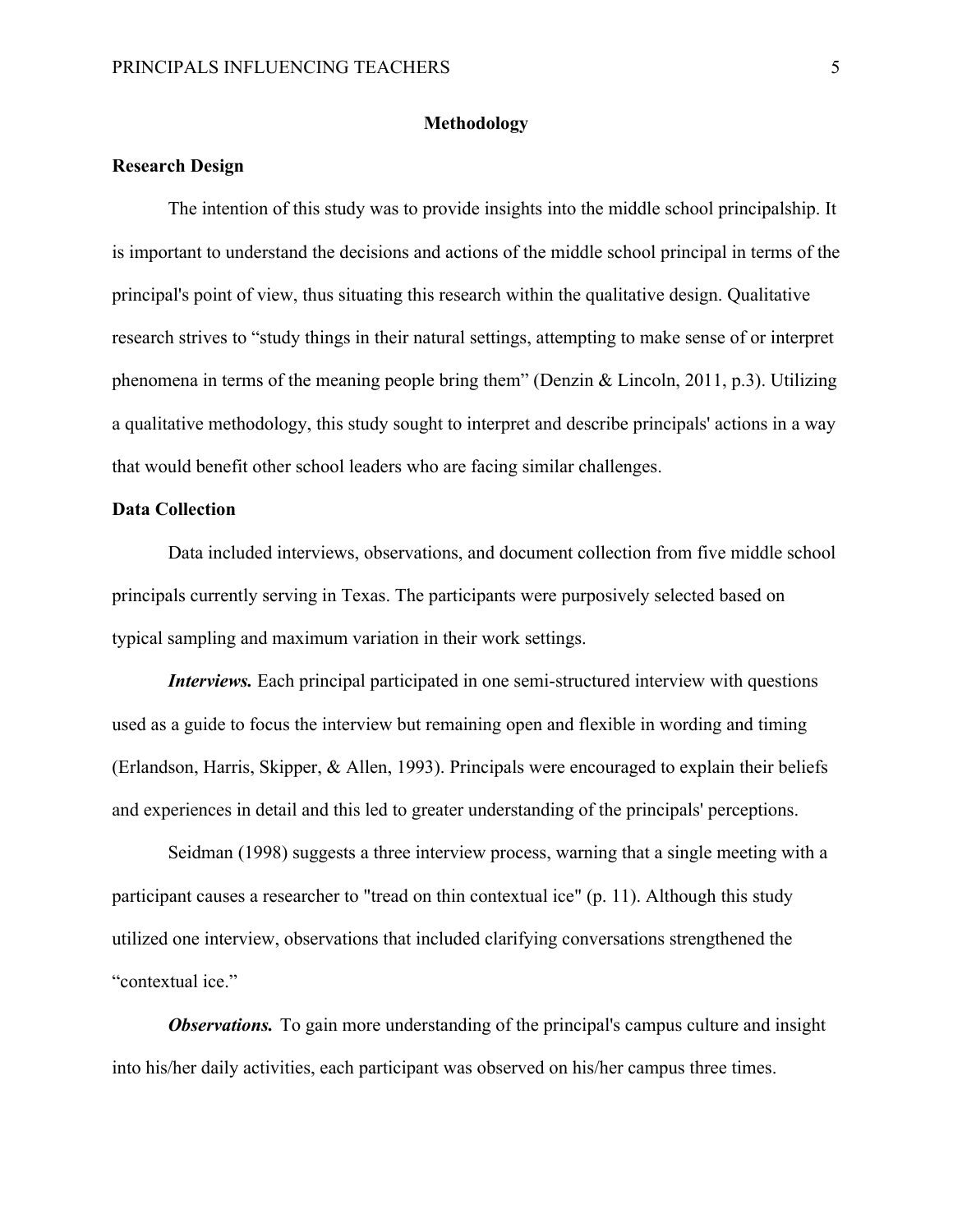## PRINCIPALS INFLUENCING TEACHERS 6

Merriam (2009) explained, "As an outsider an observer will notice things that have become routine to the participants themselves, things that may lead to understanding the contexts" (p. 119). Through observations, actions the principal may not acknowledge because they are routine were noted and discussed for a more thorough understanding of the action.

*Documents.* Participants provided documents that gave detail to the actions they took in supporting student success. Documents provided stable reflections of the leadership principals provided on campus (Lincoln & Guba, 1985).

#### **Data Analysis**

Data analysis, according to Glanz (2003), "is the process of bringing structure and meaning to the mass of data collected" (p. 186). Within qualitative research, data collection and analysis is simultaneous. As data was collected from interviews, observations, and documents, the constant comparison method was used to informally analyze data and identify emerging categories (Strauss & Corbin, 1994). Through reflection and informal analysis, the data revealed areas on which to focus continued data collection, strengthening this study.

By utilizing data from various participants, interviews, observations, and documents, triangulation was achieved. Erlandson et al. (1993) explain that triangulation helps ensure the themes are generally supported and "enhances the meaning through multiple sources and provides for thick description of relevant information" (p. 115). Triangulation of the data helped ensure the categories used to answer the research questions were supported by multiple sources.

#### **Context of the Study**

While principals across the country have a unique story that could add to this dialogue, due to purposeful and convenience sampling, all five participants in this study served within the same region of Texas. Each middle school was in a different town in Texas, but the towns were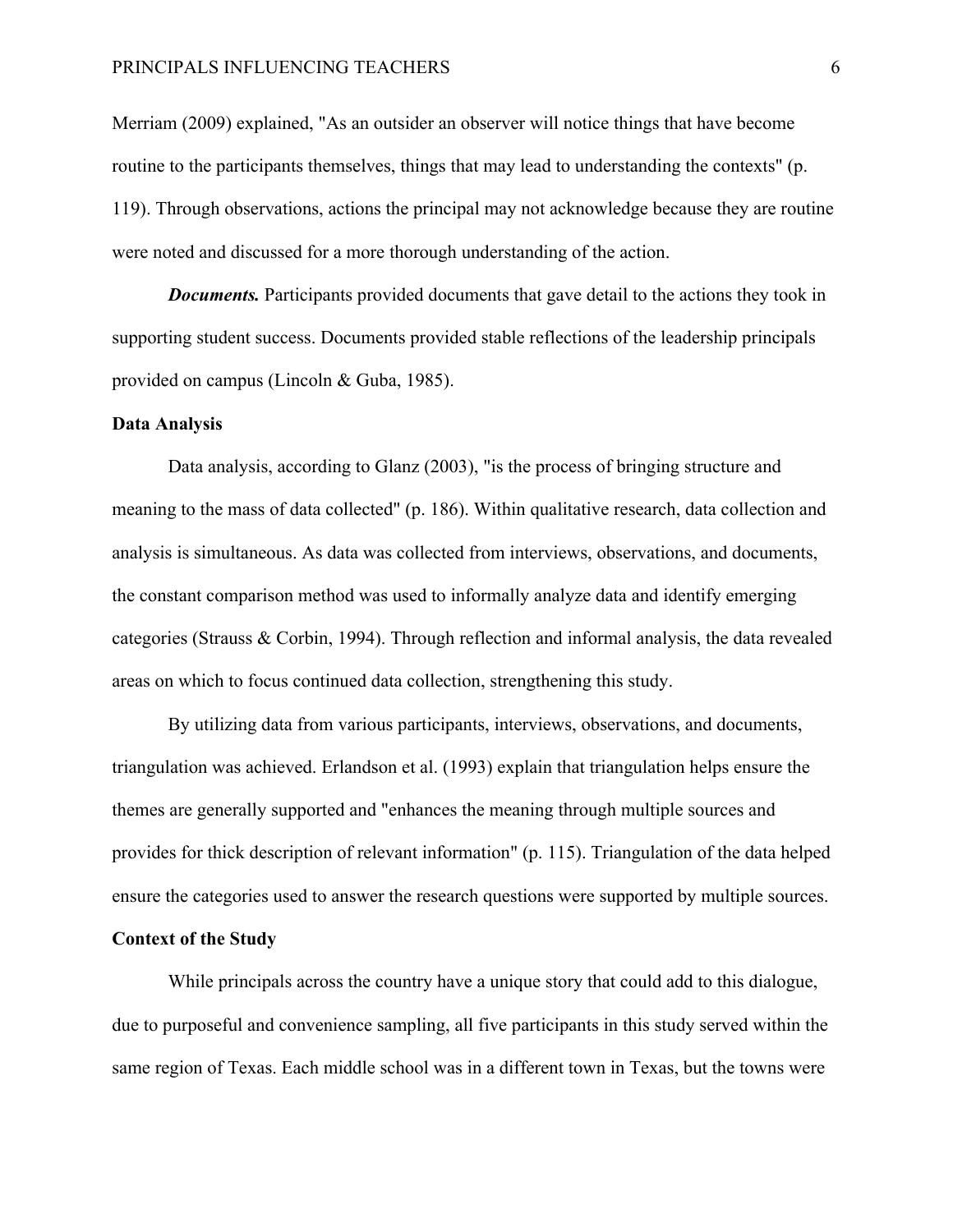within a twenty-mile radius of each other. Each school was the only middle school within their respective school district and all the schools met state accountability standards in the previous year. Ms. Wills served as the principal of North Middle School, educating 475 students, for four years. Hosting 375 students, Ms. Norris served as the principal of East Middle School for four years. For the past four and a half years, Mr. Contreras acted as the principal of South Middle School, with 950 students. Mr. Wilson, the principal of West Middle School, served 250 students, for three years. Mr. Baker was the principal at Central Middle School, with a population of 725 students, for eight years. All principals, schools, and school districts were given pseudonyms.

#### **Results**

Recognized as the leader of the school, the principal is expected to continually facilitate student success and school improvement. This expectation is well warranted, as Bush (2009), Hallinger and Murphy (2013), and others (Leis & Rimm-Kaufman, 2016; Mackey, Pitcher, & Decman, 2006; Wilhelm, 2010) continually verify a school's improvement shows a positive correlation to the quality of leadership of principals and teachers. Specifically, at the middle school level, Bickmore (2016) concluded, "the principal was a key factor in moving the school to implement MG [middle grades] practices and organizational structure" (p. 2).

One such way principals can lead school improvement is through building supportive, trusting relationships with teachers (Leis & Rimm-Kaufman, 2016). Supporting teachers, Hallinger and Heck (2010) argue, helps create conditions within the school for effective teaching and learning. Mr. Wilson explained the importance of making sure teachers knew the principal supported them: "They [the teachers] will work for you. If they know that you are really on their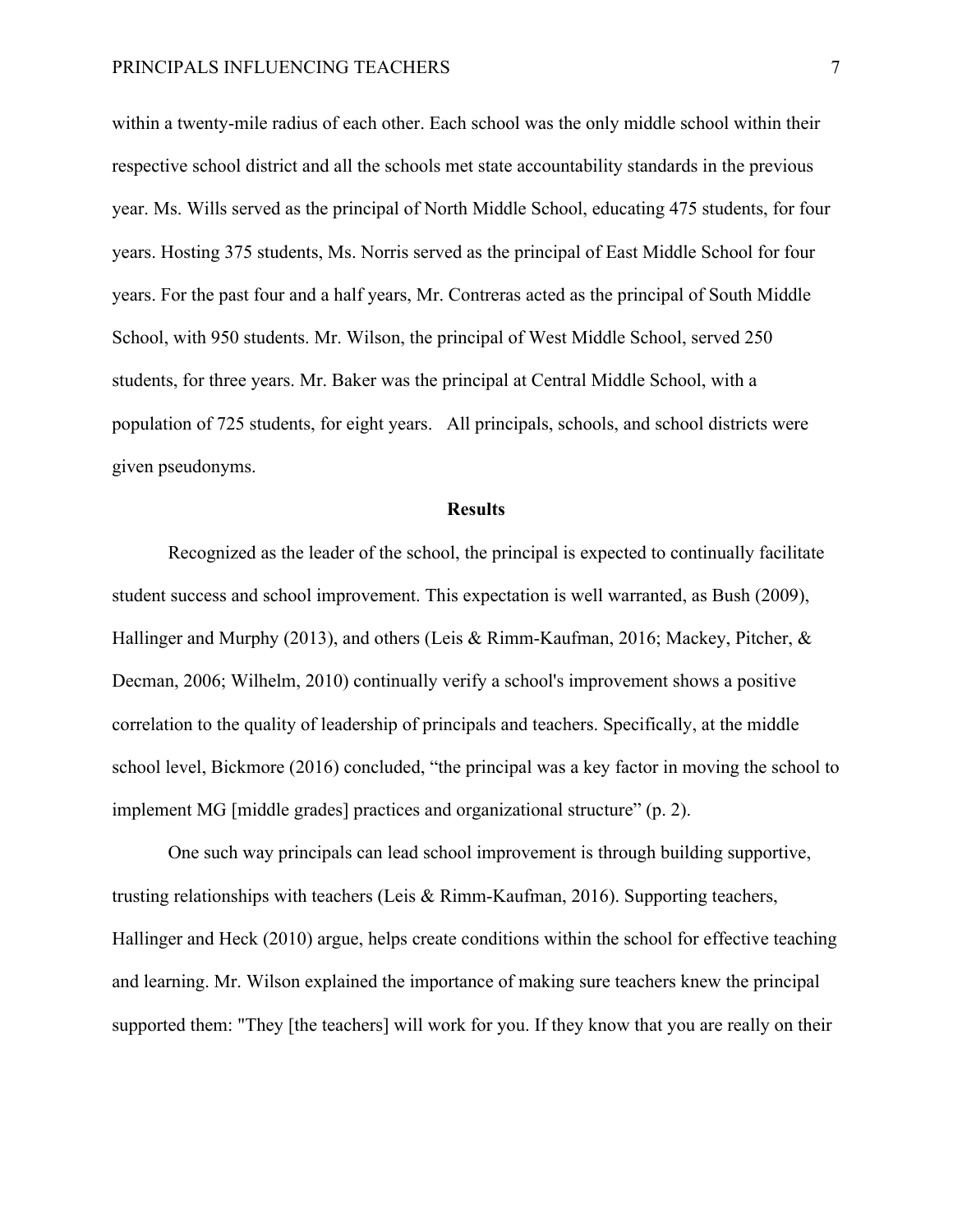side. They will, they'll work". Mr. Baker theorized, "The role of the principal, in my mind, is to help and support and answer questions."

The principals' insights led to the identification of six themes relating to the middle school principals' role influencing teachers' motivation, commitment, and working conditions to influence student success. The themes include: prioritizing classroom visits, helping teachers use data, acknowledging teachers' work, providing for teacher's professional improvement, working collaboratively with teachers, and distributing leadership to teachers.

#### **Prioritizing Classroom Visits**

Principals in this study supported their teachers through prioritizing classroom visits. Like Hallinger and Murphy (2013), these principals recognized visiting classrooms allowed them to observe teaching and learning to provide effective feedback to teachers.

The staff handbook prepared by Ms. Norris explained to teachers that campus and district administrators "will be in classrooms as much as possible in order to ensure visibility with our students and to support you as well." Mrs. Norris explained that classroom visits were used on her campus to observe the teaching and learning as well as to be visible in the school.

Ms. Wills sighed, "I need to be in classrooms more. I think I can never be in classrooms enough." She viewed class visits as "just a quick check with what's going on in the classroom. Checking for bell-to-bell, checking for appropriate assessments, everything based on TEKS [the state curriculum] and individualized for the kids." When we debriefed after one observation noting the teacher seemed nervous, Ms. Wills told us this teacher gets nervous when she is observed and pulls out every 'teacher trick'. Ms. Wills explained that this behavior does not bother her because if a teacher puts on a show, it means they can do it. If they do it enough, it becomes a habit.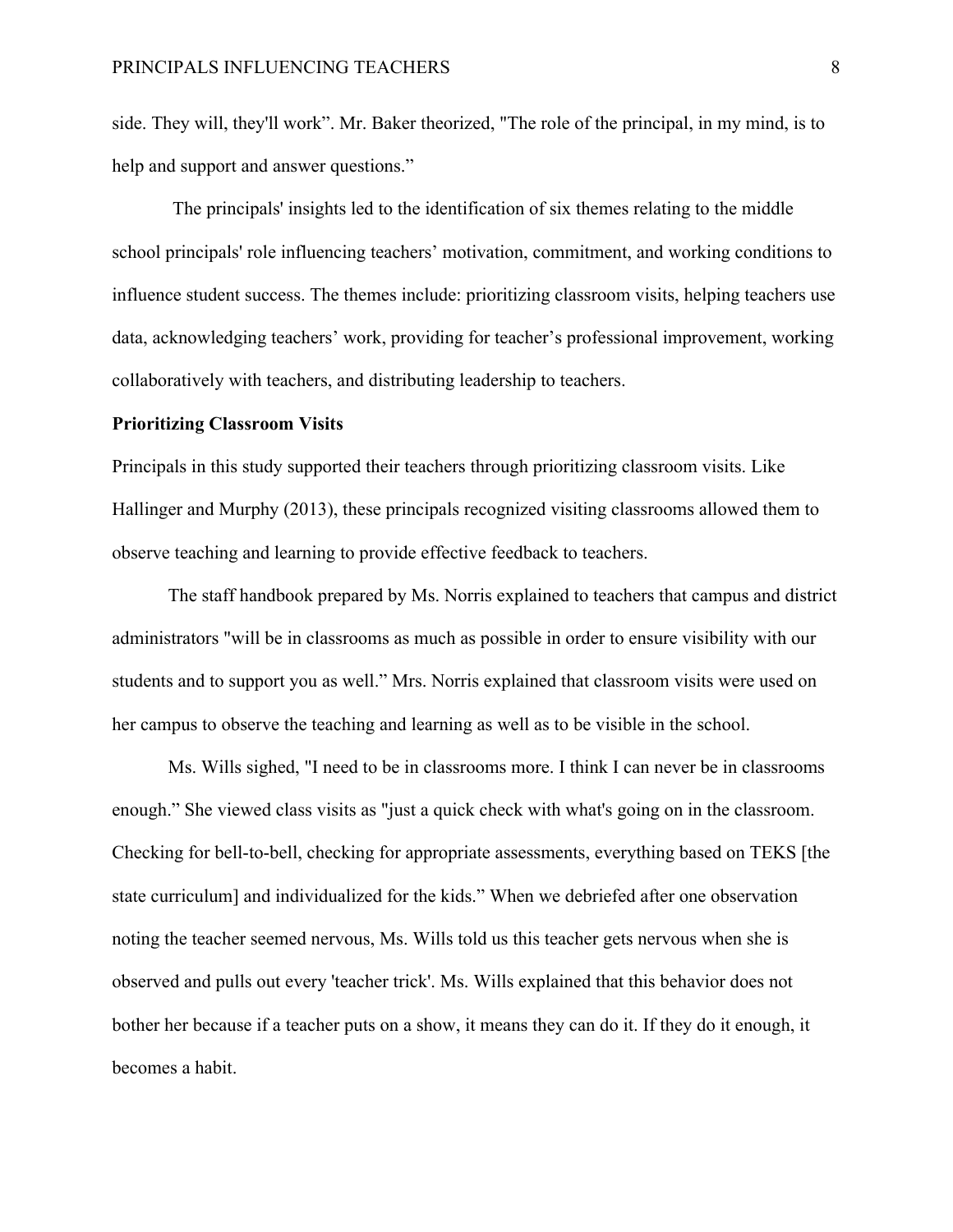The principals used classroom visits to support teachers' teaching and to be visible and accessible on campus.

## **Helping Teachers Use Data**

Consistent with the findings of Williams et al. (2010), the principals in this study believed it was important to help teachers use assessment data to drive academic decisions. During a faculty meeting, Mr. Wilson reviewed student assessment data with a math teacher. Referring to a poster with the students divided into quintiles, Mr. Wilson highlighted that at a 70% passing standard, 55% of students failed the assessment and this was "unacceptable." He proceeded to discuss interventions for these students with the math teacher.

During a faculty meeting, Ms. Norris provided her staff with forms to divide students into quintiles based on academic achievement. Ms. Norris had already been filled in the information for the first benchmark, but she asked her teachers to look at the data to fill in the form with the second benchmark scores. She later explained this as a way to encourage her teachers to look at student assessment data.

Student assessments were used as formative measures to help guide the education of the students. Principals frequently helped teachers use assessment data to identify areas on which to focus academic interventions for students.

## **Acknowledging Teachers' Work**

The principals expressed support for their teachers by acknowledging the teachers were professionals and by praising their work. These friendly acts of kindness help build trusting teacher-principal relationships (Leis & Rimm-Kaufman, 2016). Mr. Wilson explained, "I consider my staff professionals. And because of that, I try to let them be professionals." A teacher at Central Middle School claimed Mr. Baker was the best principal because he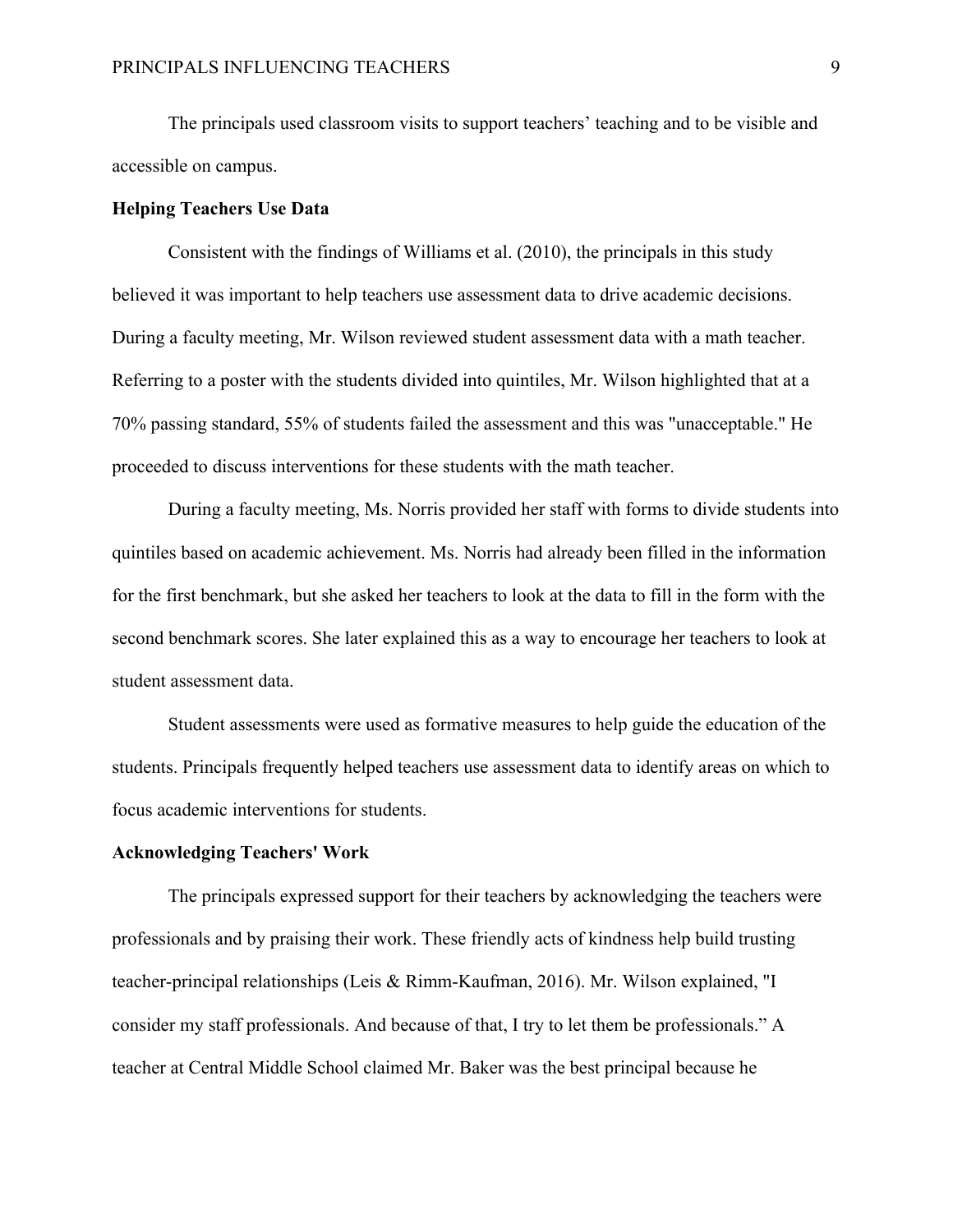"encourages us but leaves us alone to do our job. . . . He just expects us to do our job; he doesn't micromanage."

Mr. Contreras frequently praised various teachers on his campus. In conversation, he consistently made comments such as "She was amazing" and that he believed he was very lucky and blessed because "Every teacher here works for a purpose." While visiting classes, Ms. Wills walked by a teacher's desk and left a note that said "Doing a *great* job! Thank you!" The principals thought supporting teachers by acknowledging professionalism and accomplishments of their teachers was an important aspect of the principals' leadership role.

#### **Providing for Teachers' Professional Improvement**

The principals supported their teachers by providing opportunities for teachers to improve their practice. Improvement of instructional practices, it is believed, will increase student achievement (McCann, Jones, & Aronoff, 2010). Opportunities to improve instructional practice included professional development, resources, and sheltered time for collaboration and planning.

Ms. Wills explained the teacher mentoring program used at North Independent School District to support new teachers. The principal teamed each first and second year teacher up with a veteran teacher in the same content area, but who had a different conference time. This allowed the veteran teacher to observe the new teacher and the new teacher to observe the veteran teacher. Novice teachers also did one 15-minute walkthrough of another class each week.

The principals in both North Middle School and South Middle School adapted their master schedules to include collaboration time for teachers. Mr. Contreras established that during this time "we look at data . . . we also use it for instructional strategies." These claims were substantiated through observations. During collaboration time, some teachers learned high-yield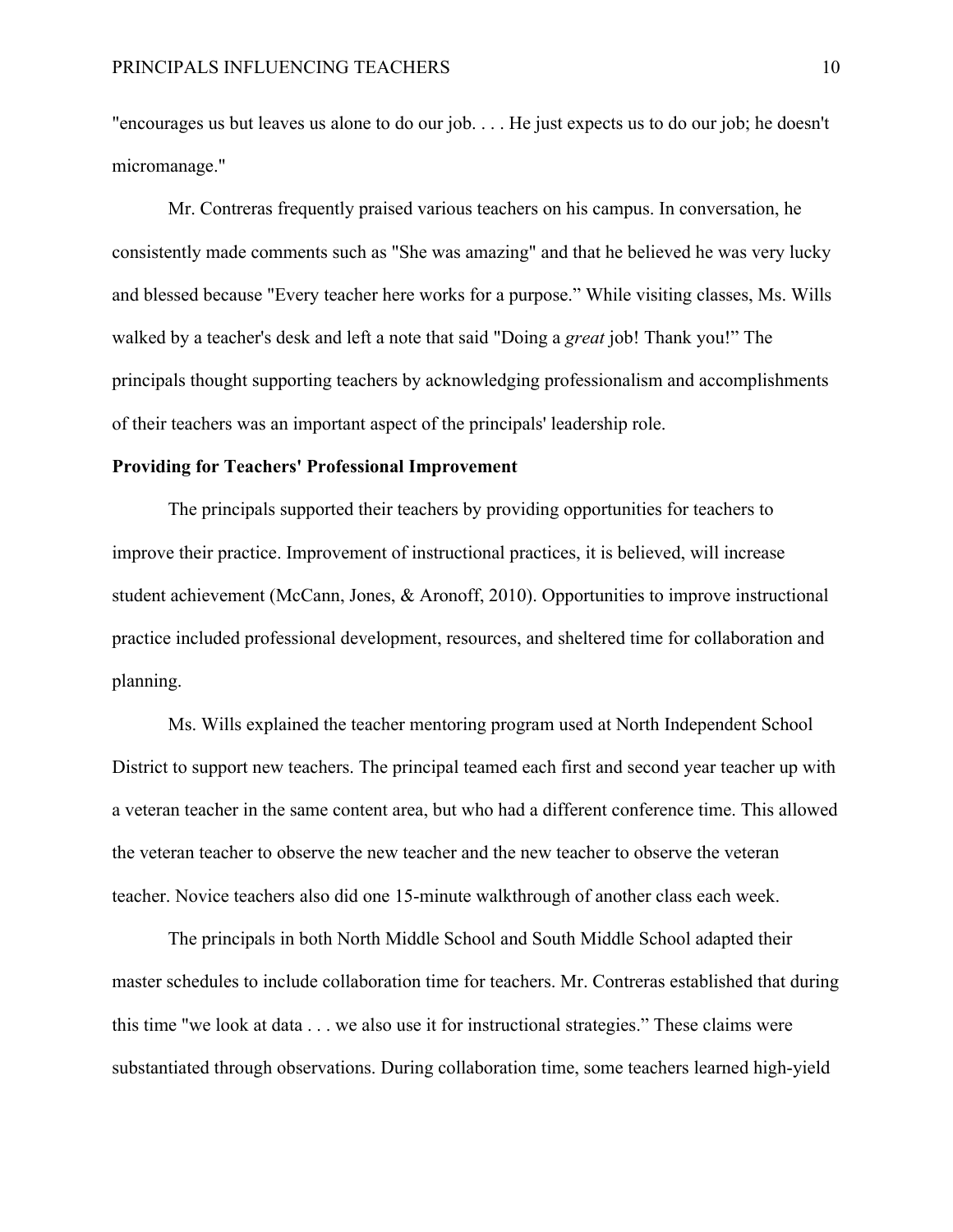## PRINCIPALS INFLUENCING TEACHERS 11

strategies by participating in the strategies as professional development. At the same time, ELA teachers reviewed data from a recent benchmark, noting while the scores were not good, they had identified strong and weak skills and were directing their lessons to address these skills. In another room, science teachers reviewed printed PowerPoints, a foldable, and multiple STAAR materials to identify academic vocabulary for review.

The principals provided professional development opportunities, resources, and time to help their teachers improve their teaching practices. Improving the teachers' teaching practices is believed to improve the academic achievement of students.

#### **Working Collaboratively with Teachers**

The principals supported their teachers by working collaboratively with their staff. Wilhelm (2010) contrasts the effectiveness of principals who work along-side their staff and those who do not. He asserts that when principals do not collaborate with teachers, "their absence proclaims the negligible degree to which the strategies or practices will actually be implemented, monitored, and supported" (p. 23). Mr. Baker emphasized the importance of working together collaboratively as he compared his preferred leadership style to the Olympic sport of rowing. He described:

We use our oars to row in the same direction at the same time. . . . We all need to row in the same direction. I do not consider my position any more important than that of people in food service, transportation, custodial, or any other position. Because every position is important to getting where we need to be, and where we need to be is student success.

Ms. Norris and Ms. Wills both said they did not ask their teachers to do anything they were not willing to do themselves. Ms. Wills emphasized, "I think they appreciate that. I can get my pencil out and get down and dirty just like they are expected to do with data. So we do that in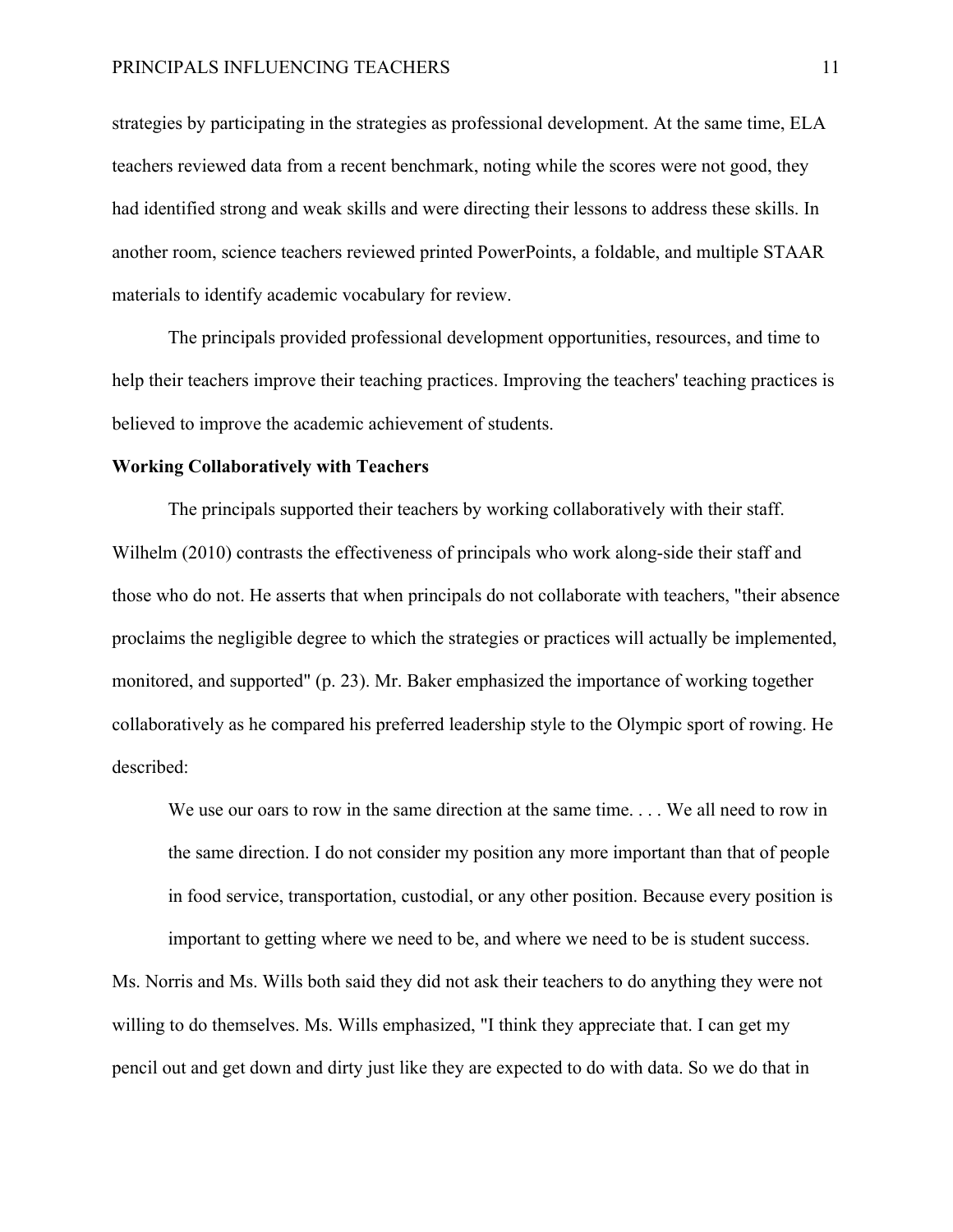## PRINCIPALS INFLUENCING TEACHERS 12

PLCs [Professional Learning Communities]; we do it as a whole faculty." This claim was substantiated as Ms. Wills utilized her department head and grade-level head meeting to work with her teachers to review semester benchmark and intervention data.

Instead of dictating directions to their staff, these principals supported their teachers by working collaboratively to determine the best course of action for all those involved. Their collaborative actions demonstrated their support of the teachers' role as well as their commitment to the strategies and practices implemented.

#### **Distributing Leadership to Teachers**

The principals supported their teachers by distributing leadership to the teachers. Like Fullan (2014) and Leis and Rimm-Kaufman (2016), Mr. Contreras believed distributing leadership built capacity and commitment in teachers. During an observation of the ambassador program at South Middle School, a teacher exemplified this idea. She affirmed:

One of the things that I love about working at South Middle School is that the principal and central administration support us. They open the door to try new things and run with them. I'm not a color-in-the-lines person and I've been allowed to grow [programs]. They support us all the way up. We aren't afraid to try new things - and sometimes they don't work. That's okay, we go on.

Throughout this observation, I watched this teacher manage the ambassador program in which eighth grade students taught character lessons to sixth grade students. The teacher managed the curriculum, students, and classroom organization while Mr. Contreras acted as a mentor in another part of the building. He had distributed leadership to her and allowed her to grow this program. He told me the program became so popular that some of the students who applied were not accepted as leaders, people criticized him for not knowing the criteria for being selected as a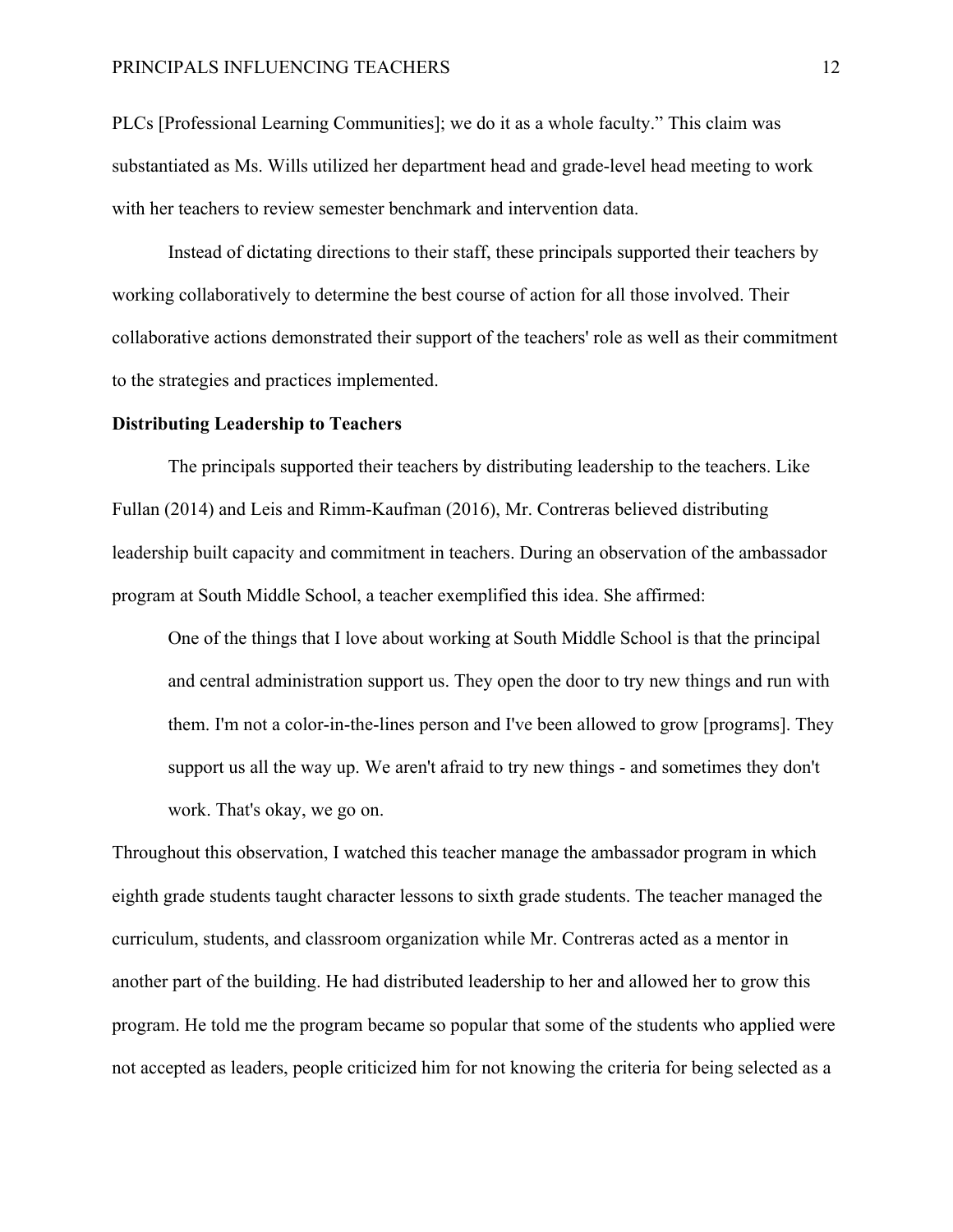leader in the program. He said, "I want to be sure I know about it, but I'm letting her [the teacher] be a leader in that area. That is totally teacher driven."

Mr. Baker distributed leadership by getting other people to lead staff development activities. He told me he had the technology facilitator, the department heads, the diagnostician, the nurse, the librarian, the assistant principals, the custodians, and the school resource officer all lead staff development activities.

Similarly, Mr. Wilson distributed leadership on his campus by having teachers lead organizations such as University Interscholastic League, Student Council, and the National Junior Honor Society. He said, "[Teachers] will come and ask 'Can we do this?' Yeah. Other than the fact that I know about it, they are totally in charge of it. . . I give them a lot of responsibility."

The principals believed that by distributing leadership to their teachers, they were also supporting the teachers' capacity to continue to grow as professionals.

Supporting the teachers in multiple ways was important to the principals. They supported their teachers by prioritizing classroom visits, helping teachers use data, acknowledging teachers' work, providing opportunities for teachers' professional improvement, working collaboratively with teachers, and distributing leadership to teachers.

#### **Discussion**

As early as 1895, educators have been concerned with discovering the best way to facilitate young adolescents' success (Alexander, 1987; Lounsbury, 2009). Early middle school advocates such as Alexander (1963) and Eichhorn (1968) espouse the need for educational experiences that are developmentally responsive to the needs of young adolescents. The Association for Middle Level Education continues to advocate for developmentally responsive middle schools that are challenging, empowering, and equitable for students (NMSA, 2010).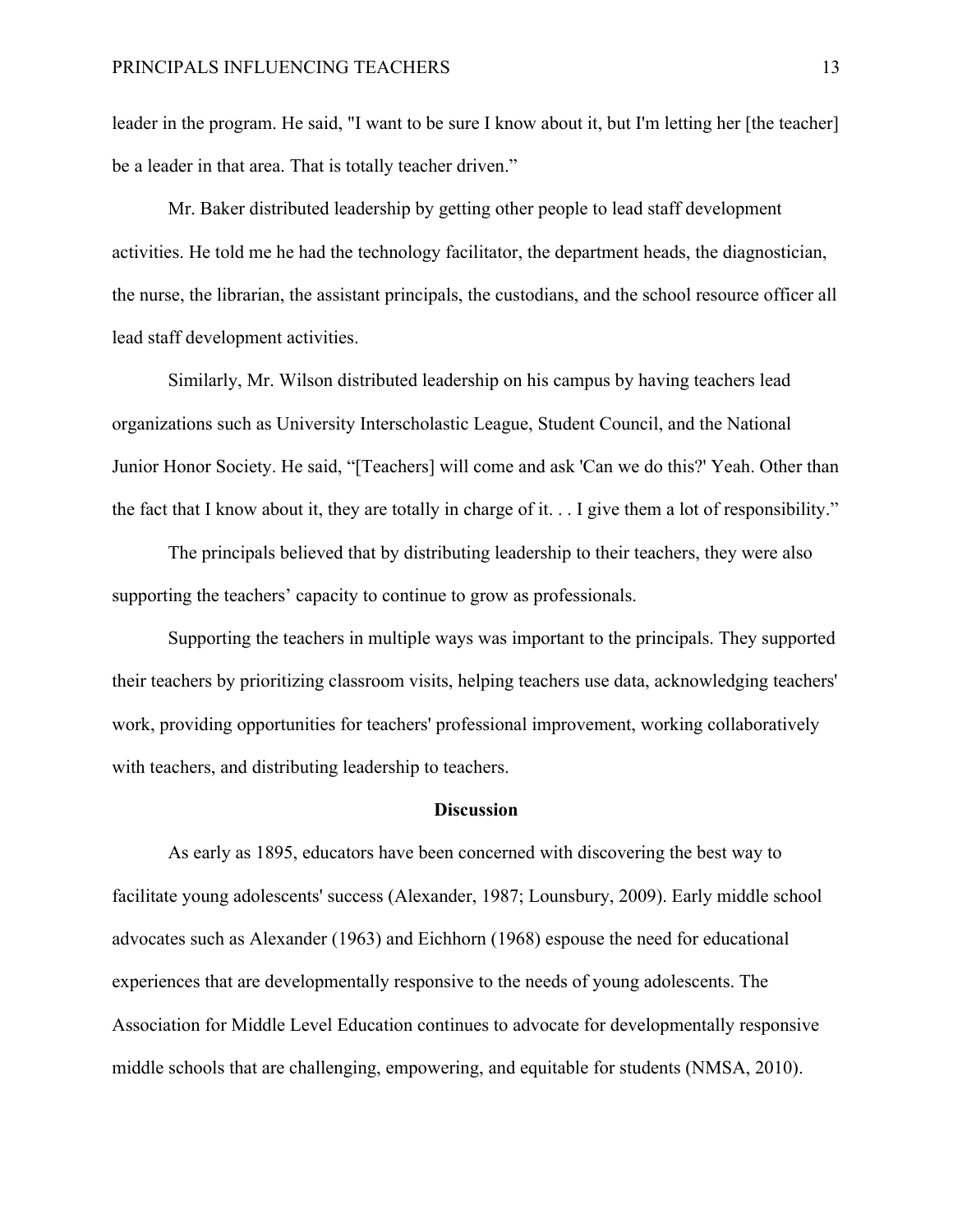Leithwood et al. (2010) argue that these school cultures "are carefully created and constructed by the school leader" (p. 261). The school leaders in this study recognized that carefully constructed learning environments focusing on students' needs must support teachers in facilitating student success.

Student success in middle schools is achieved when the school is developmentally responsive, challenging, empowering, and equitable (NMSA, 2010). These principals prioritized classroom visits to ensure students were being provided a developmentally responsive and challenging curriculum. Through the use of observational data collected in classroom visits and data from student assessments, principals helped teachers make academic decisions to improve instruction (Williams et al., 2010). Principals also supported the teachers by providing relevant, targeted professional development opportunities. Targeted professional development for teachers creates an equitable and empowering school environment, supporting the teachers in improving instructional practices in the classroom. The improvement of instructional practices increases student success (McCann et al., 2010).

Improvement in teaching and learning is highly influenced by the principals' creation of a culture of trust and support for teachers including "staff motivation, commitment, and working conditions" (Leithwood et al., 2006). In this study, the principals recognized this responsibility and actively worked to create these cultures of trust and support. The principals built relational trust, increasing teachers' motivation, by acknowledging their professional work and by distributing leadership to the teachers. These actions help teachers feel valued and supported by the administrators, thus creating a culture of support. By working with teachers, the principals in this study demonstrated a commitment to the school and to the teachers. As Mackey et al. (2006) explain, these actions demonstrate the leader's values and goals, thus setting the expectations of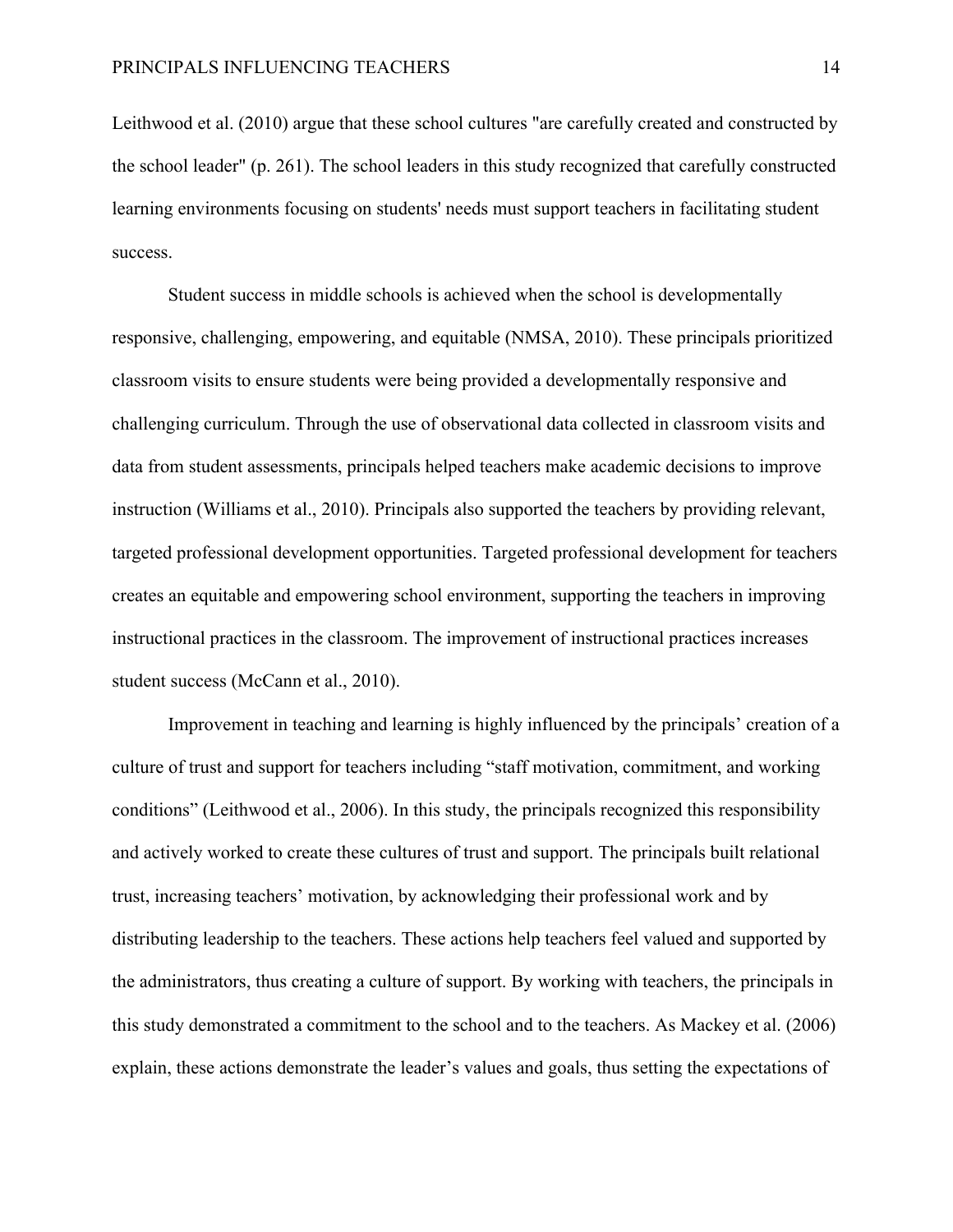the school culture. Finally, through class visits and the monitoring of students in the school, principals not only gathered observational data on teaching and learning, but also gathered information on the working conditions of the teachers. This data was then used to identify and meet needs of teachers, influencing the overall working conditions of the teachers.

### **Conclusions and Implications**

The role of the principal is constantly adapting to meet the expectations of a constantly changing world. One thing that has not changed, however, is the principals' need to know how to focus their work to make the most impact on student success in schools (Fullan, 2014). One such way middle school principals can focus their work to impact student success is through the support of their teachers.

Because teaching has been identified as the number one influence on student academic success (Leithwood et al., 2006), supporting teachers will translate into effective classroom practices, in turn creating positive learning environments for students. In the middle school, a positive learning environment is identified as one that is developmentally responsive, challenging, empowering, and equitable (NMSA, 2010). Through their leadership, principals support teachers in creating these environments of student success. The purpose of this study was to explore the ways middle school principals perceive the influence they have over staff motivation, commitment, and working conditions for teachers and how it influences student success.

Six activities are identified as actions middle school principals can take to facilitate student success by supporting teachers. Current and aspiring principals and university preparation programs can utilize this research to prepare principals to create programs of teacher support on their own campuses.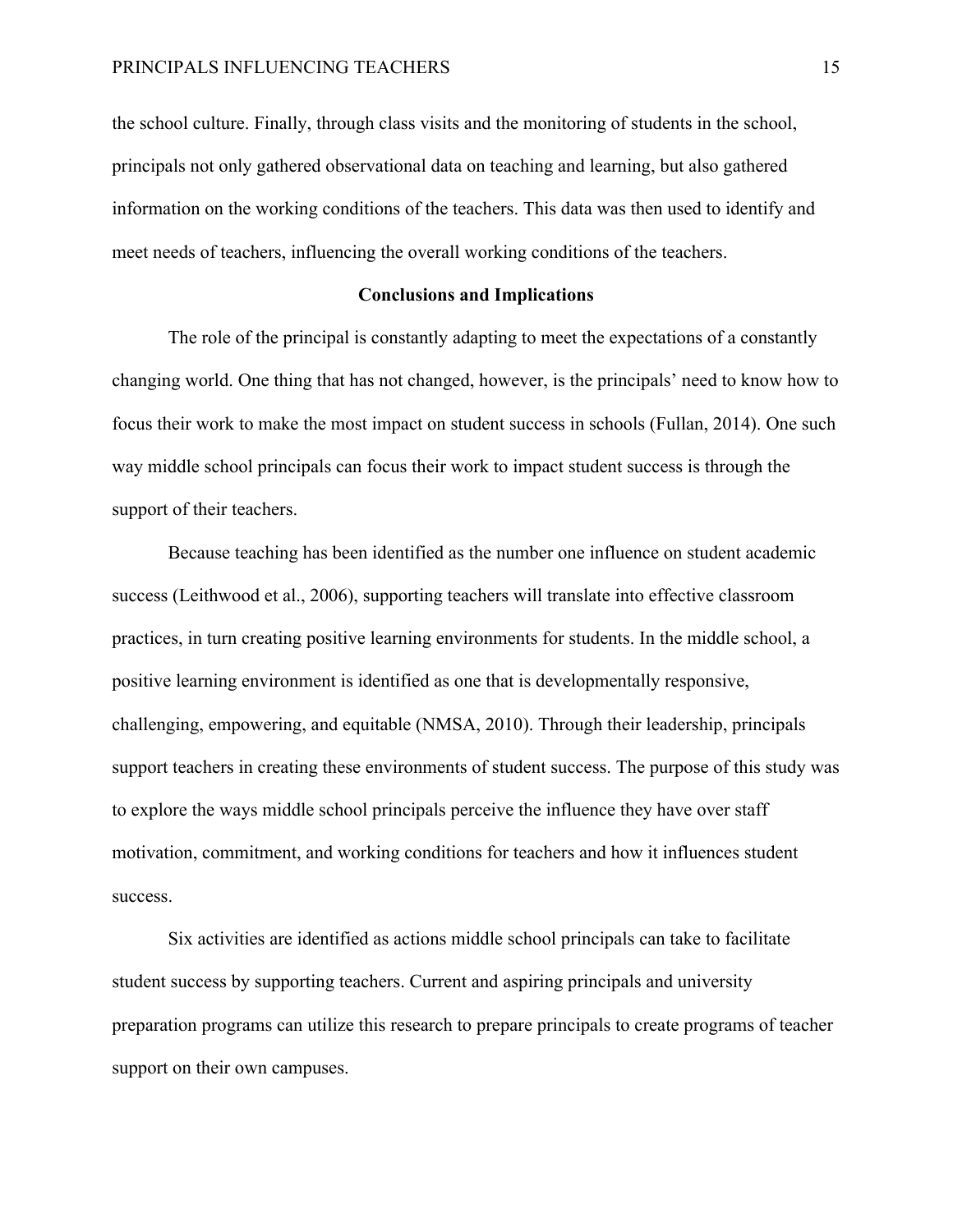Principals ensure middle schools are providing curriculum that is developmentally responsive and challenging by conducting classroom visits to gather information on teaching and learning. Through collaboration, the principals then help teachers use this observational data and student assessment data to identify ways to improve instruction. Furthermore, the principals provide teachers with relevant, targeted professional development opportunities, helping teachers improve their professional practice in the classroom. This type of support for continued learning provides teachers with a work environment that is empowering and equitable, two qualities that are desired in middle schools. To further enhance the work environment, principals seek out opportunities to acknowledge and praise the teachers' work, thus increasing teacher motivation and commitment to their responsibilities. Likewise, by distributing leadership to teachers and allowing teachers to try new things, middle school principals are responding to the development of the teachers while creating an empowering environment.

While conducting classroom observations, helping teachers utilize data, acknowledging teacher's work, providing professional development opportunities, working collaboratively with teachers, and distributing leadership to teachers are all activities principals utilize to support teachers specifically, these actions indirectly facilitate student success (Hallinger & Heck, 2010). The NMSA (2010) claims a successful middle school "is an inviting, supportive, and safe place" where "human relationships are paramount" (p. 33). By improving the working environment of the teachers, the principal is helping create this successful middle school environment for students as well. Providing teachers with multiple opportunities to grow in their professional practices is recognized as one way to "boost learning substantially and to sustain that improvement" (McCann et al., 2010, p. 66).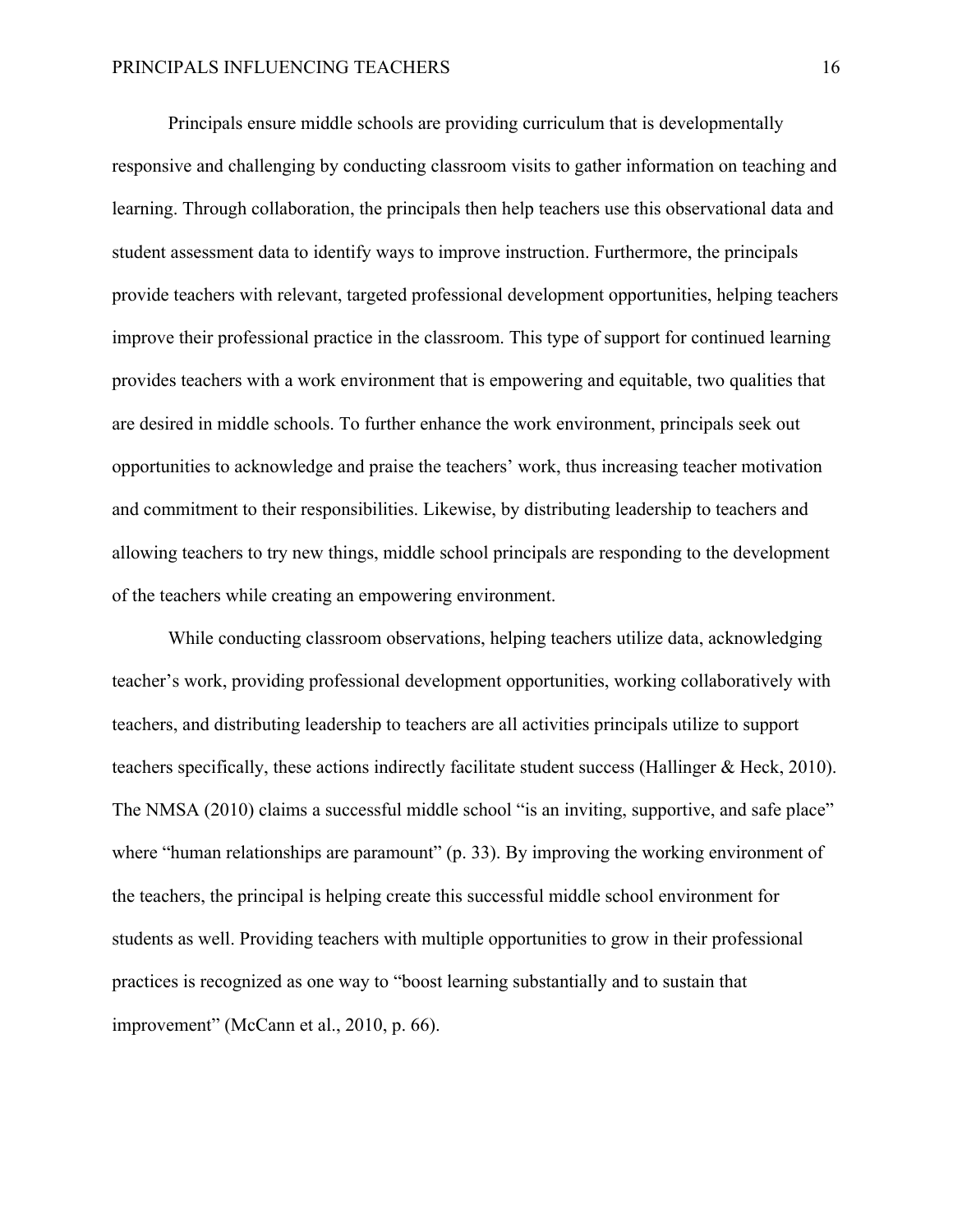The role of the middle school principal is multi-faceted, but always focused on facilitating student success. Through the support of middle school teachers, principals can continually move toward the goal of student success.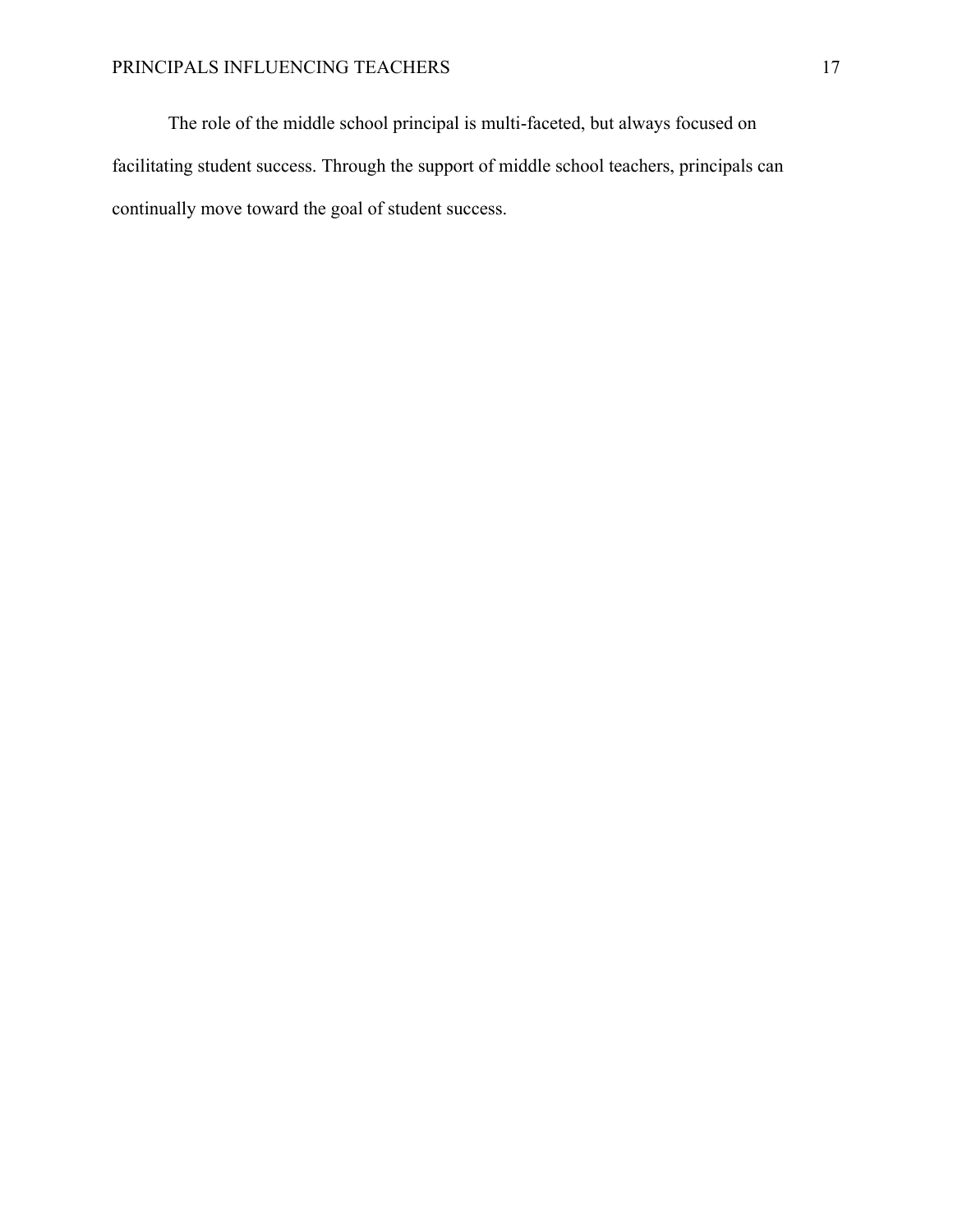## References

- Alexander, W.M. (1963). The junior high school: A changing view. In R. David (Ed.), *Moving forward from the past: Early writings and current reflections of middle school founders*  (pp. 3-13). Columbus, OH: National Middle School Association.
- Alexander, W.M. (1987). Towards schools in the middle: Progress and problems. *Journal of Curriculum and Supervision, 2*(4), 314-329.
- Bickmore, D.L. (2016). The middle grades principal: A research agenda. *Middle School Review, 2*(3), article 4. Retrieved from https://files.eric.ed.gov/fulltext/EJ1154825.pdf
- Bush, T. (2009). Leadership development and school improvement: Contemporary issues in leadership development. *Educational Review, 61*(4), 375-389. doi:10.1080/00131910903403956
- Denzin, N.K., & Lincoln, Y.S. (Eds.). (2011). *The Sage handbook of qualitative research* (4<sup>th</sup>) ed.). Thousand Oaks, CA: Sage Publications, Inc.
- Eichhorn, D.H. (1968). Middle school organization: A new dimension*. Theory into Practice, 7*(3), 111-113.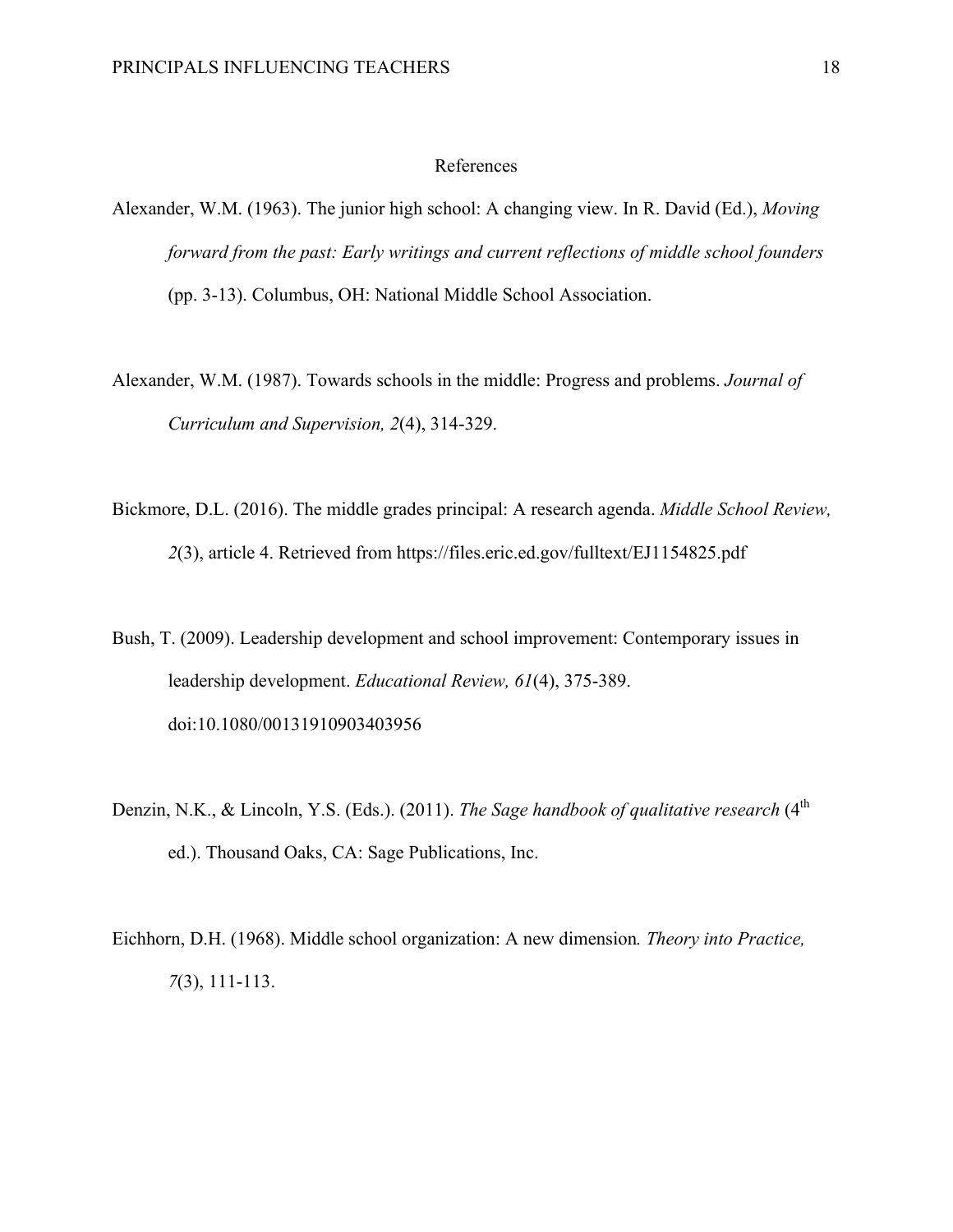- Erlandson, D.A., Harris, E.L., Skipper, B.L. & Allen, S.D. (1993). *Doing naturalistic inquiry: A guide to methods.* Newbury Park, CA: Sage Publications, Inc.
- Fullan, M. (2014). *The principal: Three keys to maximizing impact.* San Francisco, CA: Jossey-Bass.
- Glanz, J. (2003) *Action research: An educational leader's guide to school improvement.* Norwood, MA: Christopher-Gordon Publishers, Inc.
- Hallinger, P., & Heck, R.H. (2010). Collaborative leadership and school improvement: Understanding the impact on school capacity and student learning. *School Leadership and Management, 30*(2), 95-110.
- Hallinger, P., & Murphy, J.F. (2013). Running on empty? Finding the time and capacity to lead learning. *NASSP Bulletin, 97*(1), 5-21. doi: 10.1177/0192636512469288
- Leis, M. & Rimm-Kaufman, S.E. (2016). Principal actions related to increases in teacherprincipal trust. *Journal of School Public Relations,* 36(1), 260-291.
- Leithwood, K., Day, C., Sammons, P., Harris, A., & Hopkins, D. (2006). *Seven strong claims about successful school leadership.* London: Department for Education and Skills.

Leithwood, K., Harris, A., & Strauss, T. (2010). How to reach high performance. In M. Grogan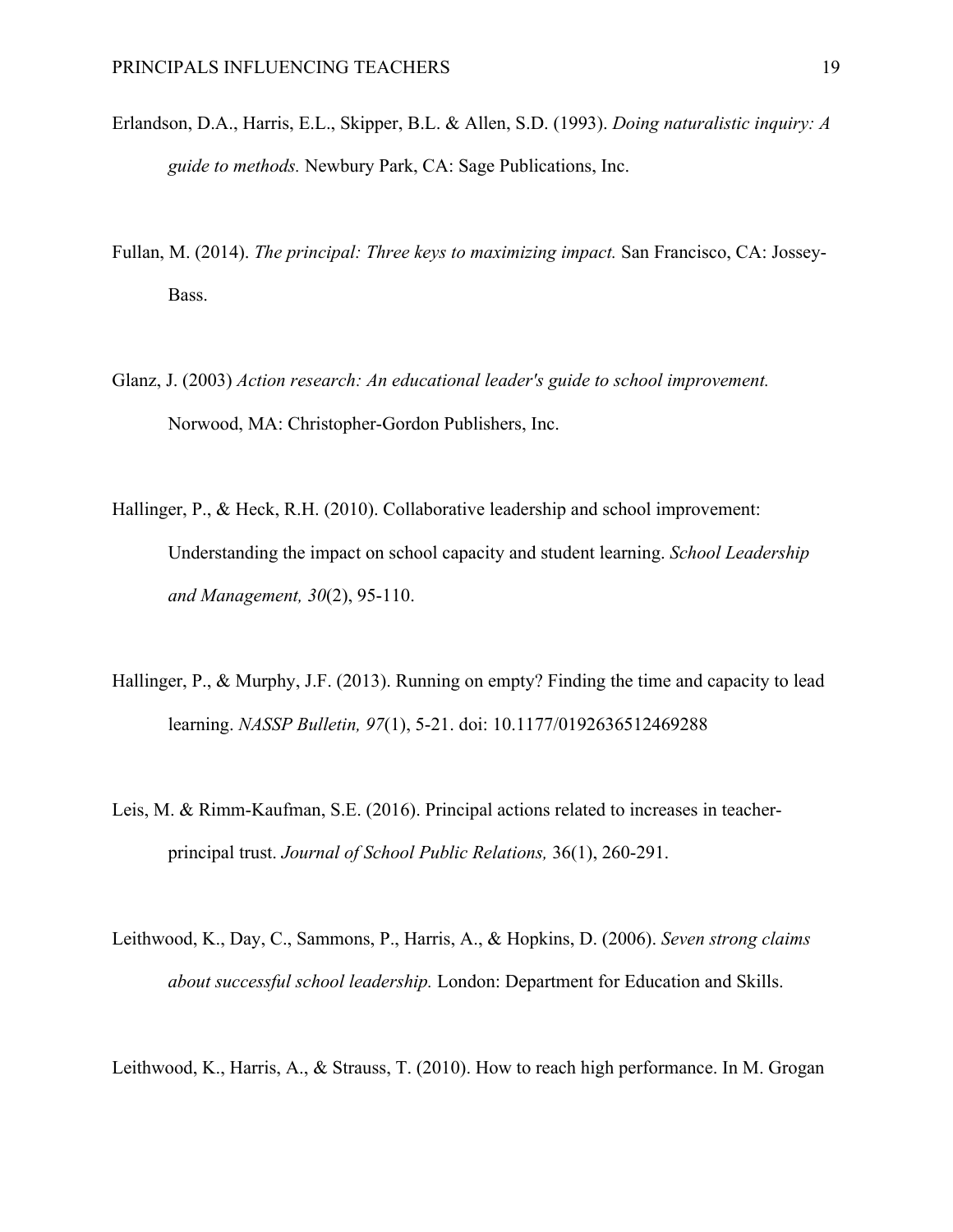(Ed.), *The Jossey-Bass Reader on educational leadership* (3rd ed). pp. 255-273. San Francisco, CA: Jossey-Bass.

Lincoln, Y. & Guba, E. (1985). *Naturalistic Inquiry.* Newbury Park, CA: Sage Publications.

- Lounsbury, J.H. (2009). Deferred but not deterred: A middle school manifesto. *Middle School Journal, 40*(5), 31-36.
- Mackey, B., Pitcher, S. & Decman, J. (2006). The influence of four elementary principals upon their schools' reading programs and students' reading scores. *Education, (127)*1, 39-52.
- McCann, T.M., Jones, A.C., & Aronoff, G. (2010). Truths hidden in plain view. *Phi Delta Kappan, 92*(2), 65-67.
- Merriam, S. (2009). *Qualitative research: A guide to design and implementation.* San Francisco, CA: Jossey-Bass Publishers.
- National Middle School Association. (2010). *This we believe: Keys to educating young adolescents.* (4th ed.)*.* Westerville, OH: National Middle School Association.
- Seidman, I. (1998). *Interviewing as qualitative research: A guide for researchers in education and the social science* (2<sup>nd</sup> ed.). New York, NY: Teachers College Press.